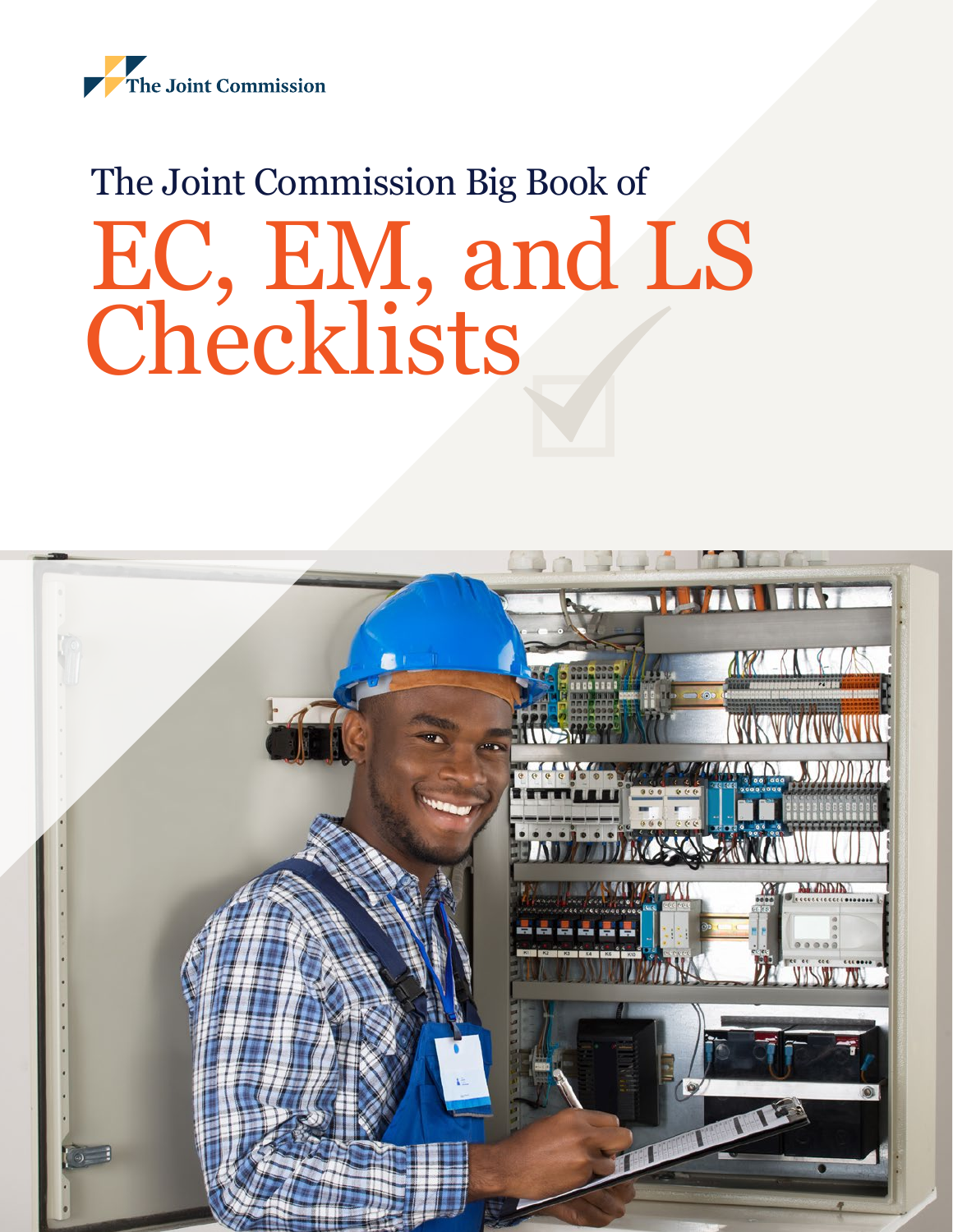### Joint Commission Resources Mission

The mission of Joint Commission Resources (JCR) is to continuously improve the safety and quality of health care in the United States and in the international community through the provision of education, publications, consultation, and evaluation services.

## **Disclaimers**

JCR educational programs and publications support, but are separate from, the accreditation activities of The Joint Commission. Attendees at Joint Commission Resources educational programs and purchasers of JCR publications receive no special consideration or treatment in, or confidential information about, the accreditation process. The inclusion of an organization name, product, or service in a JCR publication should not be construed as an endorsement of such organization, product, or service, nor is failure to include an organization name, product, or service to be construed as disapproval.

This publication is designed to provide accurate and authoritative information regarding the subject matter covered. Every attempt has been made to ensure accuracy at the time of publication; however, please note that laws, regulations, and standards are subject to change. Please also note that some of the examples in this publication are specific to the laws and regulations of the locality of the facility. The information and examples in this publication are provided with the understanding that the publisher is not engaged in providing medical, legal, or other professional advice. If any such assistance is desired, the services of a competent professional person should be sought.

### © 2020 The Joint Commission

Published by Joint Commission Resources Oak Brook, Illinois 60523 USA <https://www.jcrinc.com>

Joint Commission Resources, Inc. (JCR), a not-for-profit affiliate of The Joint Commission, has been designated by The Joint Commission to publish publications and multimedia products. JCR reproduces and distributes these materials under license from The Joint Commission.

All rights reserved. No part of this publication may be reproduced in any form or by any means without written permission from the publisher. Requests for permission to make copies of any part of this work should be sent to [permissions@jcrinc.com.](mailto:permissions@jcrinc.com)

ISBN: 978-1-63585-193-9 (print) ISBN: 978-1-63585-194-6 (e-book single user/site license)

Printed in the USA

For more information about The Joint Commission, please visit [https://www.jointcommission.org.](https://www.jointcommission.org)

### Development Team

Executive Editor: Carolyn Schierhorn, MA Editorial Coordinator: Kristine Stejskal Project Manager: Heather Yang Associate Director, Production: Johanna Harris Executive Director, Global Publishing: Catherine Chopp Hinckley, MA, PhD

### **Reviewers**

*Joint Commission Division of Healthcare Improvement* Herman A. McKenzie, MBA, CHSP, Director of Engineering, Standards Interpretation Group *Joint Commission Division of Accreditation and Certification Operations*

James Kendig, MS, CHSP, CHCM, CHEM, LHRM, Field Director, Surveyor Management and Development

Timothy Markijohn, MBA/MHA, CHFM, CHE, Field Director, Surveyor Management and Support Ted West, MS, CFPS, CFI, *Life Safety Code*®\* Surveyor *Joint Commission Resources*

Lisa Hardesty, MA, CFI-1, CHSP, HEM, Principal Consultant, Environment of Care

\* *Life Safety Code* ® is a registered trademark of the National Fire Protection Association, Quincy, MA.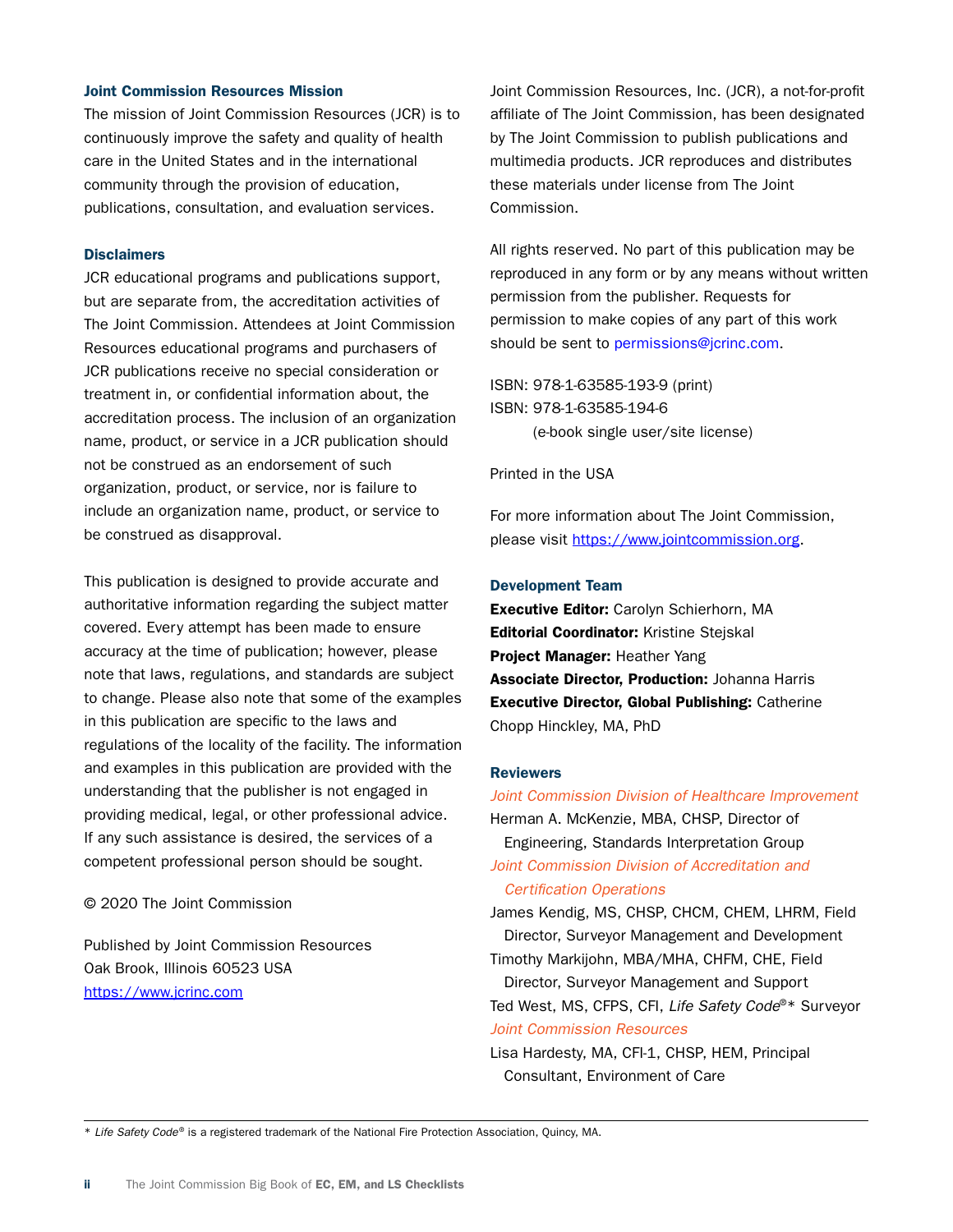# Table of Contents

| Section 1                                                                                  |  |
|--------------------------------------------------------------------------------------------|--|
|                                                                                            |  |
|                                                                                            |  |
|                                                                                            |  |
|                                                                                            |  |
|                                                                                            |  |
|                                                                                            |  |
|                                                                                            |  |
|                                                                                            |  |
|                                                                                            |  |
|                                                                                            |  |
|                                                                                            |  |
|                                                                                            |  |
|                                                                                            |  |
|                                                                                            |  |
|                                                                                            |  |
|                                                                                            |  |
|                                                                                            |  |
|                                                                                            |  |
|                                                                                            |  |
|                                                                                            |  |
|                                                                                            |  |
|                                                                                            |  |
|                                                                                            |  |
| (See also "Life Safety Checklists")                                                        |  |
|                                                                                            |  |
| Tool 1-20. Fire Safety Building Features and Services Maintenance Assessment Checklist 100 |  |
|                                                                                            |  |
|                                                                                            |  |
|                                                                                            |  |
|                                                                                            |  |